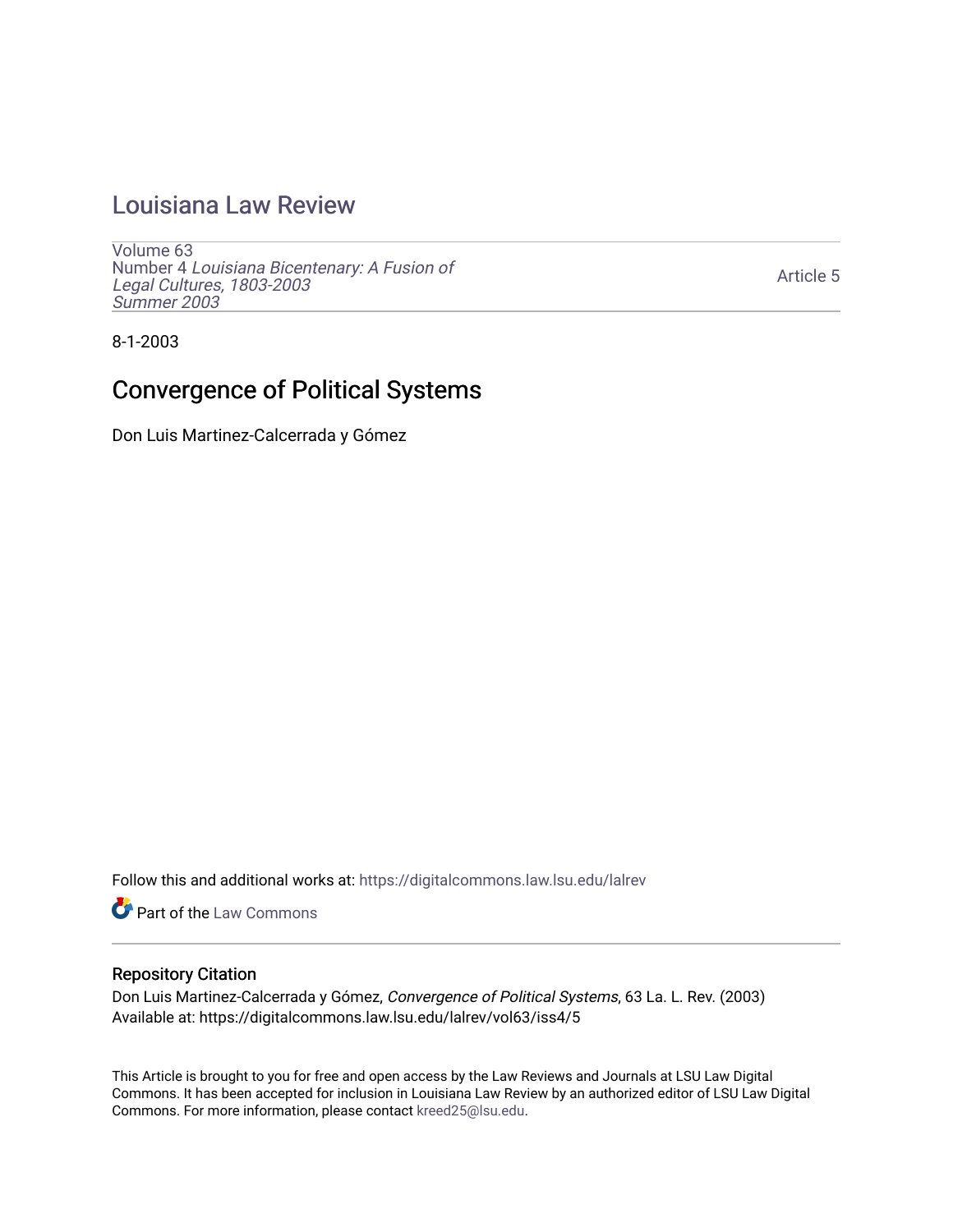### **Convergence of Political Systems\***

*Excmo. Sr.Don Luis Martinez-Calcerraday Gdmez* 

#### INTRODUCTION: THE HISTORIC **AND SOCIAL PRESENCE** OF **SPAIN IN**  LOUISIANA

The infamous Treaty of Paris signed by Spain and France on February 10, 1763 transferred from the French to the king of Spain the land which lays to the right of the Mississippi river, next to Orleans island. Today this land is known as the State of Louisiana. The Spanish dominated Louisiana for several decades until Napoleon Bonaparte and the French took it back after signing the secret treaty of San Ildefonso on October 1, of 1800 and in March of 1801. Soon after this, in 1803, France sold this land to the United States for a ridiculous sum of money.

For nearly fifty years, Louisiana was under Spanish domain. During this time the colony and the structural base were formed. It was a time of organization and population growth, making this territory, especially New Orleans, the most important city in North America. Spanish governors were known for their straight and good intentions, as for their efficient politics to the point that the French population who lived in the area were opposed to the re-transfer of Louisiana's domain to Napoleon's France. During French domination in the years before 1765, the French had little influence on the formation of Louisiana's political structure. The French intervention constituted an unsuccessful attempt at exploration and establishment of their political structure.

With the help of the Spanish, Louisiana contributed to the United States' independence from England by forcing the British out of the south end of the Mississippi River, thus preventing a strategic plan that could have been catastrophic for the Americans.

Louisiana is the result of a combination of different cultures including Anglo-Saxon, Native Indian, Black, French, and Spanish. The latter two were the most influential, thus creating the original "Creole."

From this unique bond of cultures arises a new culture, distinguishing itself by its unique food (jambalaya, Gumbo), beverages (Gin Fizz, Cock-tail), parties (Mardi Gras), and music (Jazz and Blues).

Copyright 2004, **by** LOUISIANA LAW REVIEW.

This is an abstract from *La Convergencia de los Sistemas Juridicos*. The authenticity of this article was ascertained only **by** the author.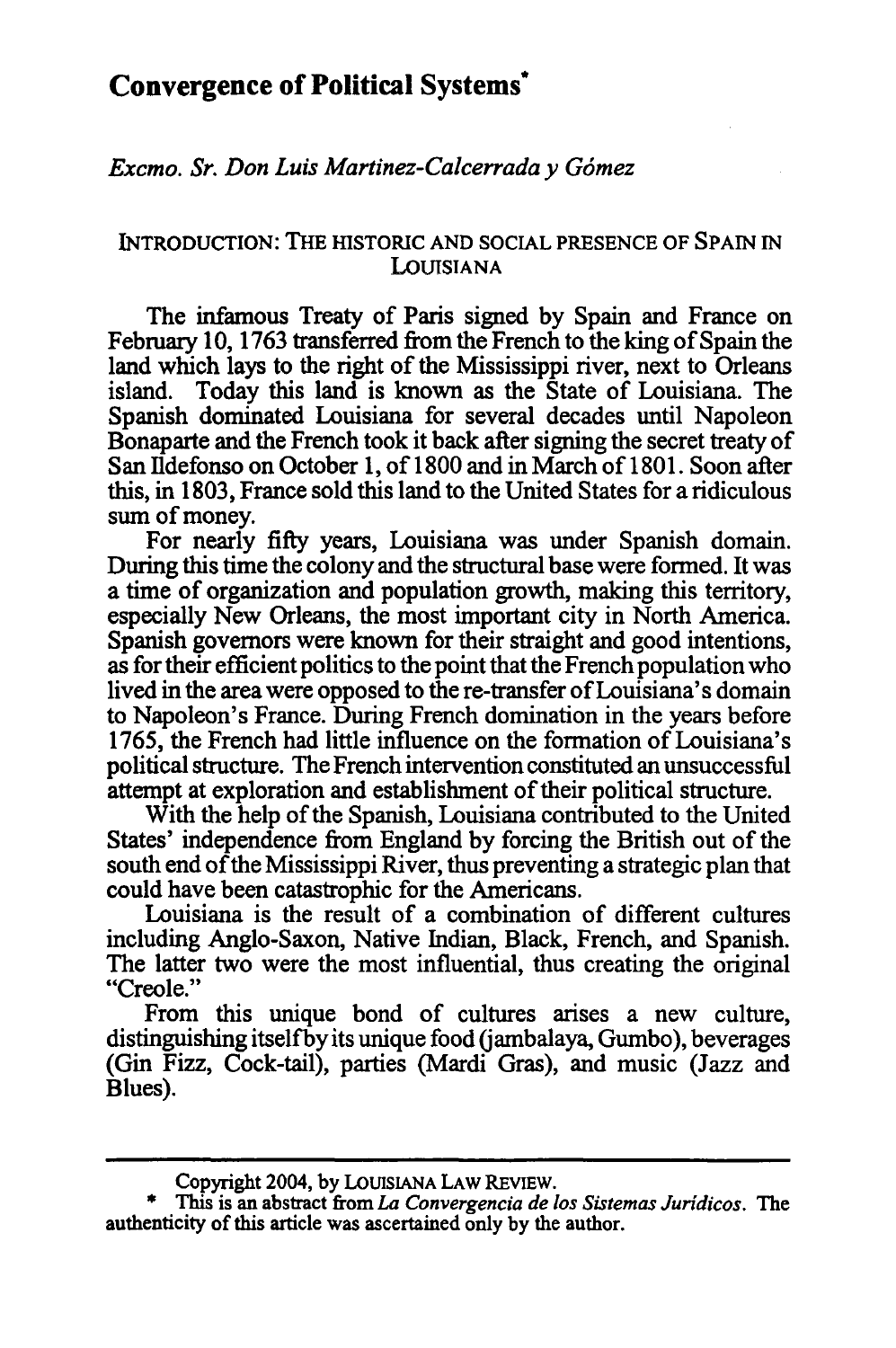### CONVERGENCE OF JURIDICAL SYSTEMS

By definition, a system is a conglomerate of rules or principles about a certain topic, which are related and organized. It refers to a juridical system that consists of a group of perceptible rules that integrate positive law which, in turn, constitute the regulating system of personal and social conduct of a specific society that identifies itself with the State.

In the international community, each participating state has its own juridical system, order, and positive law that is unique and separate. In that sense, each juridical system will regulate different subjects in a generic way. The system is divided into two distinct branches: the private law, which is relative to the relations among persons, and the public law, which regulates the State's relationship with persons.

Convergence is the action, result, or effect of various things that have the same purpose of finality. In this sense, convergence can be thought of as separate sovereigns uniting and forming an international forum which would be superior to that of an individual sovereign's internal juridical system. Convergence can be based on two different grounds:

1. Horizontal: This term responds to the diversity of sovereigns, and the necessity of commercial and communication exchange.

2. Vertical: This term responds to the necessity of convergence, to be able to establish international communities with rules that are above the individual sovereign rules (ONU, UNESCO, and EU, for example).

New circumstances moved by modem day necessity tend to an inevitable closeness of the different juridical systems. This circumstances may be:

- 1. Commercial and Cultural Exchange. Progress throughout time has made different cities close to one another. There is an important public need for commercial transit, to the point where the import and export of goods are of undisputed intensity.
- 2. Tourism and Migration. Citizens of different communities are no longer isolated from one another due to the increase in inter and intra-city traveling. Traveling either for pleasure or necessity, meaning those people who are in search of "better" life conditions, explain the great deal of migration of people from undeveloped areas to more developed areas.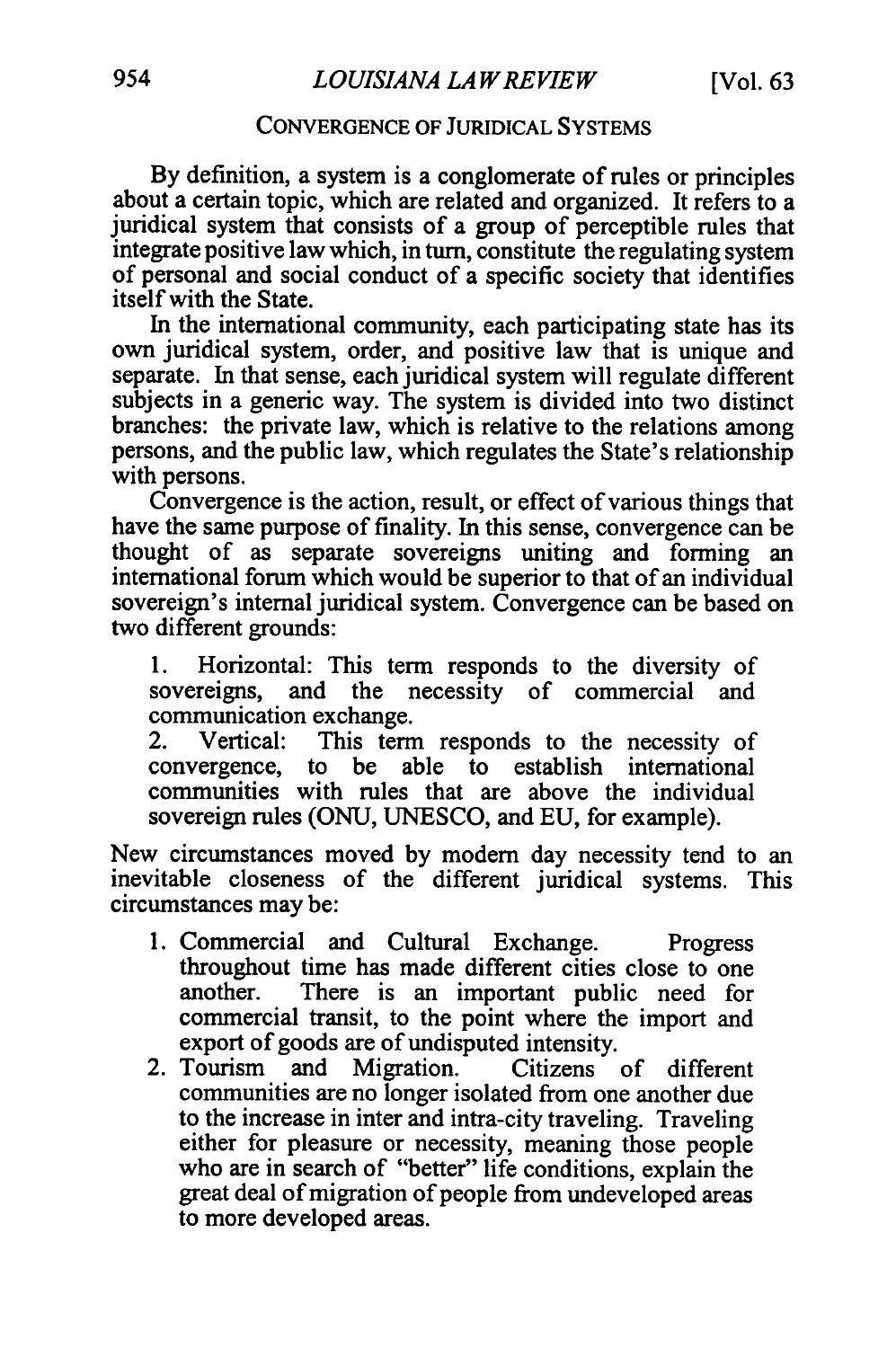- **3.** Technology. Technology has become an instrument that eliminates boundaries and long distances, making the world a smaller place everyday. Instruments like the internet, cellular phones, television, and even highways and air transportation have facilitated closeness between distant places.
- 4. Common Conflicts. *"La uni6n hace la fuerza"* (union makes strength) has become the answer to situations that distort the international community's harmony. This is a very powerful tool for fostering international comity and solidarity when negative situations arise in the international world.

The social and cultural differences in values among the various sovereigns around the world make it hard to maintain order and peace in the international community, especially when relations among foreign sovereigns become more and more necessary. This is a clear and manifest situation provides evidence for the necessity of international rules that regulate disputes arising between citizens of different places in the world or between foreign soveriegns. Thus, convergence becomes more important by the day, making globalization the principal propulsion for world convergence.

Globalization can be defined as an economic phenomena which uses the world that we know as the principal scenery for economic and commercial activity. Technological advances that eliminate the world boundaries and convert the world into a unique, giant market known as global town.

Because of this historical phenomena, the creation of jurisdictional and political structures becomes more and more necessary to protect the relationships established by citizens all over the world. This increased public need for international rules implies a change in the traditional structure of political decision making.

The only thing that remains certain is that world convergence becomes more of an inescapable reality in the international community everyday.